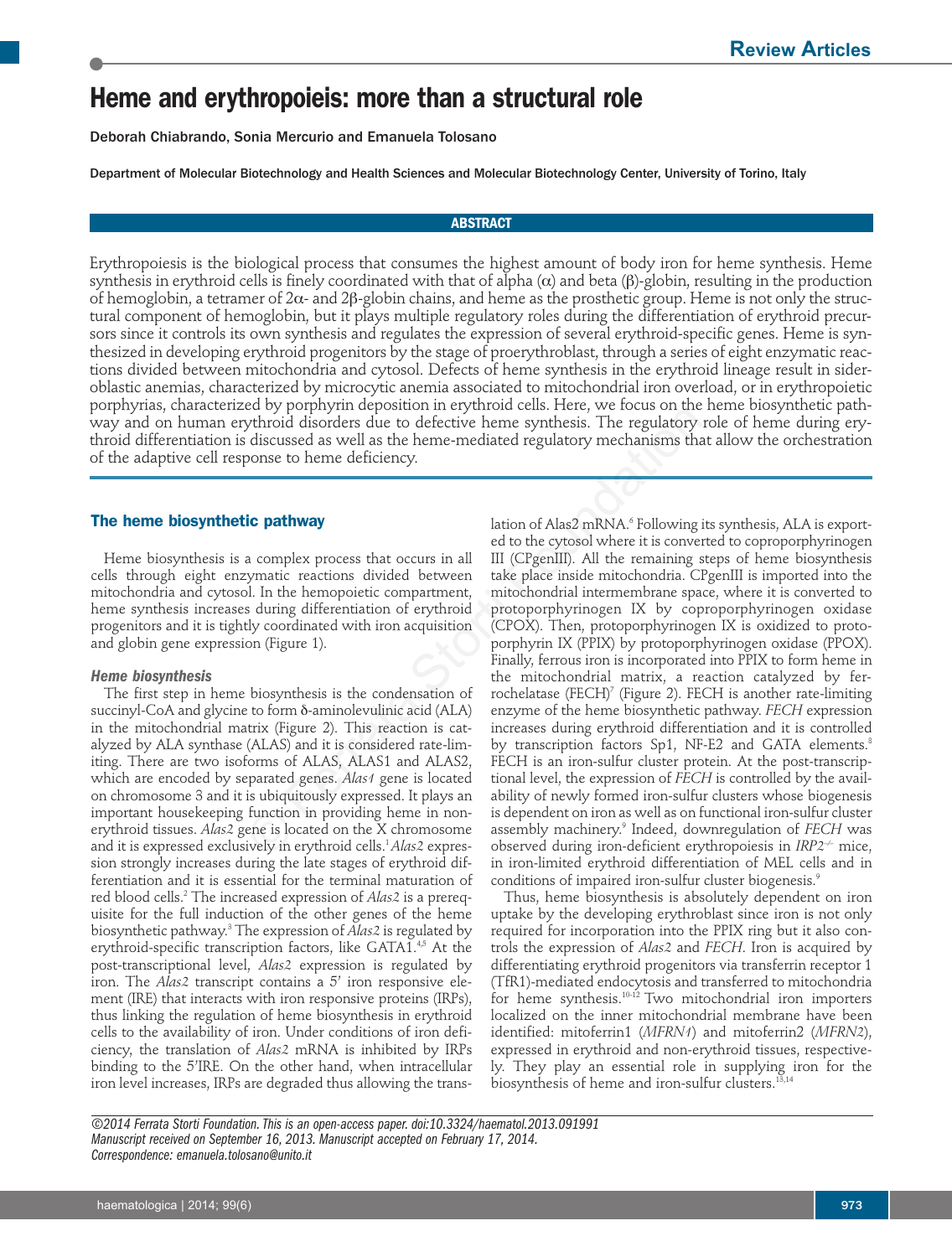

Figure 2. Heme biosynthesis. Schematic representation of the heme biosynthetic pathway. Heme synthesis starts with the condensation of Succynil-CoA and glycine to form ALA. ALA is then transported through the two mitochondrial membranes in the cytosol where it is converted to CPgenIII through a series of enzymatic reactions. Briefly, the aminolevulinate dehydratase (ALAD) catalyzes the condensation of two molecules of ALA to form one molecule of the monopyrrole porphobilinogen. Then, the hydroxymethylbilane synthase (HMBS) catalyzes the headto-tail synthesis of four porphobilinogen molecules to form the linear tetrapyrrole hydroxymethylbilane which is converted to uroporphyrinogen III by uroporphyrinogen synthase (UROS). The last cytoplasmic step, the synthesis of CPgenIII, is catalyzed by uroporphyrinogen decarboxylase (UROD). CPOX is a homodimer weakly associated with the outside of the inner mitochondrial membrane and it converts CPgenIII to protoporphyrinogen IX. The following oxidation of protoporphyrinogen IX to PPIX is catalyzed by PPOX, located on the outer surface of the inner mitochondrial membrane. Finally, ferrous iron is incorporated into PPIX to form heme in the mitochondrial matrix, a reaction catalyzed by FECH. In hematopoietic tissue, iron is imported into mitochondria by MFRN1. FECH is localized in the inner mitochondrial membrane in association to MFRN1 and ABCB10. SLC25A38 and ABCB10 have been proposed as mitochondrial ALA exporters on the inner mitochondrial membrane. The ALA transporter located on the outer mitochondrial membrane has not been identified yet. ABCB6 has been proposed as a putative mitochondrial CPgenIII importer. However, this role is still controversial. Finally, several data suggest that FLVCR1b is a mitochondrial heme exporter.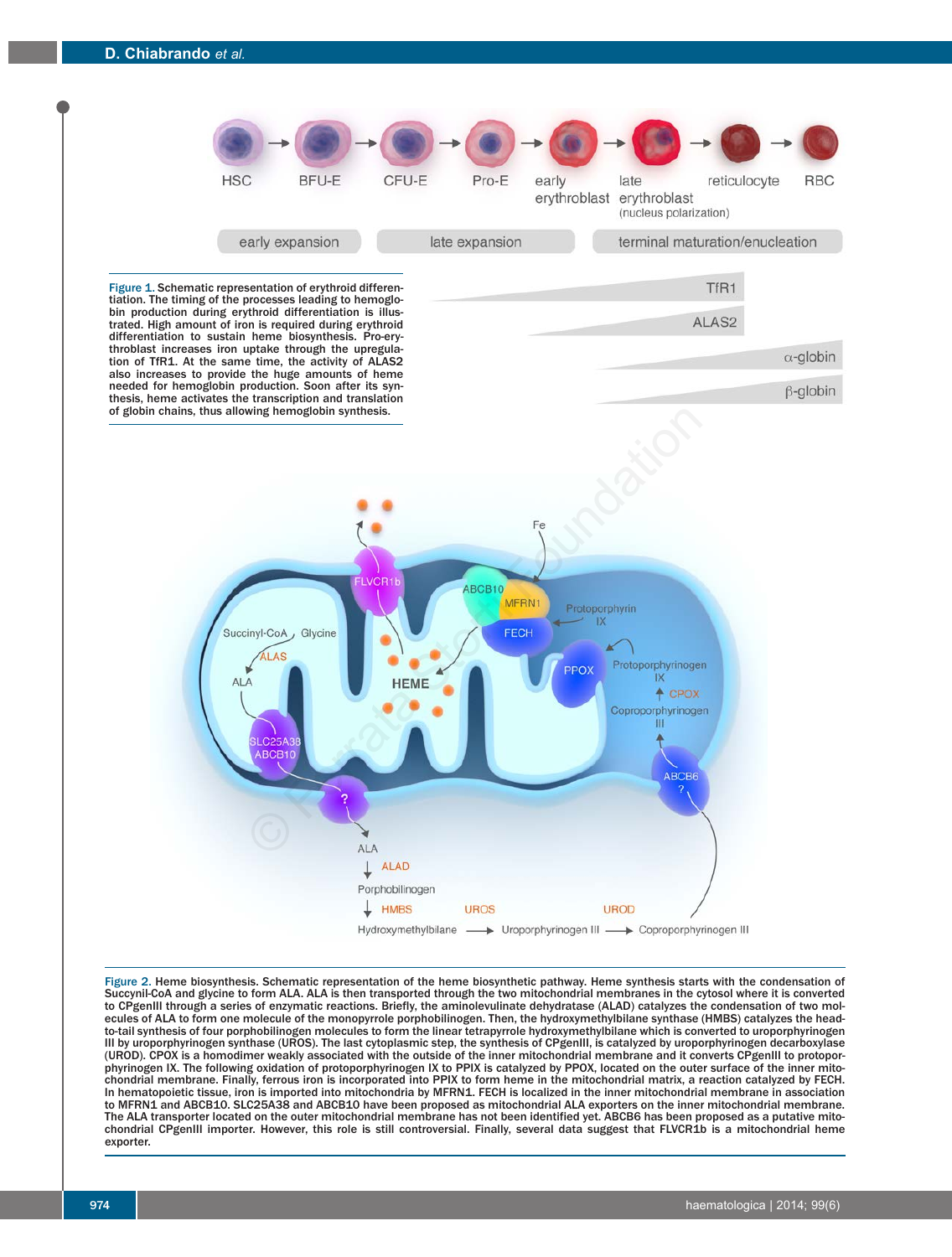Due to the toxicity of intermediate products of the heme biosynthetic pathway, the product of each reaction has to be quickly delivered to the next enzyme in the pathway to avoid free-intermediates accumulation. It is still not completely understood how this is achieved and the existence of transient multi-enzyme complexes has been postulated.15 Recent evidence indicates that FECH is part of a complex in the inner mitochondrial membrane with MFRN1 and the ATP-binding cassette sub-family B, member 10 (ABCB10) transporter. The interaction between FECH and MFRN1 allows the coupling of iron import in mitochondria to its incorporation in the porphyrin ring. ABCB10 stabilizes MFRN1 expression<sup>16,17</sup> (Figure 2).

# *Trafficking of heme and its precursors across mitochondrial membranes*

While all the enzymatic steps leading to the production of heme are well characterized, it is still not completely understood how the compartmentalization of these reactions between mitochondria and cytosol occurs. How is ALA exported through the two mitochondrial membranes? How is CPgenIII imported into the mitochondrial intermembrane space? How is heme exported out of mitochondria? Only in the last decade these issues have began to be addressed and several novel players in the heme biosynthetic pathway have been identified.

#### *Export of ALA from mitochondria*

SLC25A38 (solute carrier family 25, member 38) and ABCB10 have been proposed to export ALA from mitochondria (Figure 2).

SLC25A38 is a member of the SLC25 family of inner mitochondrial membrane transporters, which promotes the exchange of one metabolite for another across the inner mitochondrial membrane.18 *SLC25A38* is highly and preferentially expressed in erythroid cells. The knockdown of *SLC25A38* in zebrafish causes anemia similar to *Alas2* deficiency.19 Yeast lacking *YDL119c*, the ortholog of *SLC25A38*, shows a defect in the biosynthesis of ALA.19 Thus, it has been hypothesized that SLC25A38 could facilitate the production of ALA by importing glycine into mitochondria or by exchanging glycine for ALA across the mitochondrial inner membrane.

ABCB10 is a member of the ATP-binding cassette family of transporters, which use the energy of ATP hydrolysis to transport diverse substrates across cellular membranes. ABCB10 is a mitochondrial inner membrane protein which homodimerizes to form a functional transporter.<sup>2</sup> In addition to its role in the stabilization of MFRN1,<sup>17</sup> ABCB10 plays an important role during erythroid differentiation. In fact, its overexpression enhances hemoglobin synthesis in differentiating MEL cells<sup>21</sup> while its silencing impairs hemoglobinization of differentiating K562 cells.<sup>2</sup> *Abcb10–/–* mice die *in utero* due to severe anemia.23 It was initially proposed that ABCB10 could export heme from mitochondria.16,21 However, *ABCB10* silencing causes a decrease in cellular and mitochondrial heme levels associated to the reduced activity of several heme-containing enzymes. The administration of ALA fully restores heme levels in *ABCB10*-down-regulated cells whereas *Alas2* overexpression fails to do this. Thus, it has been proposed that *ABCB10* could facilitate mitochondrial ALA synthesis or its export from mitochondria.<sup>24</sup>

Both SLC25A38 and ABCB10 are located on the mito-

haematologica | 2014; 99(6) 975

chondrial inner membrane. It remains to be understood how ALA is transported through the outer mitochondrial membrane.

# *Mitochondrial import of CPgenIII*

ABCB6 (ATP-binding cassette, sub-family B, member 6) has been proposed to transport CPgenIII from the cytoplasm to the mitochondrial intermembrane space<sup>25</sup> (Figure 2). ABCB6 is located in the outer mitochondrial membrane and its expression is positively regulated following the stimulation of erythroid differentiation of MEL and G1ER cells as well as by heme levels. ABCB6 binds porphyrins, included heme, and competition assays suggest that CPgenIII is the substrate.<sup>25</sup>

Nevertheless, the mitochondrial localization of ABCB6 as well as the role of ABCB6 in the translocation of porphyrins in mitochondria are still controversial. ABCB6 was found also on the plasma membrane, in the Golgi compartment and in lysosomes. Some studies even fail to detect ABCB6 in mitochondria<sup>26-28</sup> In addition, ABCB6 has been associated to other functions unrelated to porphyrin homeostasis.29-31 Recently, it has been reported that *Abcb6–/–* mice completely lack mitochondrial ATP-driven import of CPgenIII whereas non-ATP-dependent CPgenIII uptake is unaffected.32 Indeed, loss of *Abcb6* causes the upregulation of compensatory porphyrin and iron pathways. *Abcb6–/–* mice are phenotypically normal but increased mortality as well as reduced heme synthesis were observed following phenylhydrazine administration. Taken together, these data suggest that *Abcb6* is dispensable for physiological heme biosynthesis, but it becomes essential during conditions of high porphyrin demand.<sup>32</sup> rate:<br>
and the stull not competenty compartmental and nytosones. Society<br>
compartmentalization of these reac-<br>
detect ABCB6 in mitochondria<sup>26,28</sup><br>
ondria and cytosol occurs. How is been associated to other functions<br>
ph

# *Mitochondrial heme export*

Recently, we provided several pieces of evidence that the mitochondrial isoform of the *Flvcr1* (Feline Leukemia Virus subgroup C Receptor 1) gene could be a mitochondrial heme exporter<sup>33,34</sup> (Figure 2). There are two different isoforms of FLVCR1: FLVCR1a and FLVCR1b, expressed on the plasma membrane and in mitochondria, respectively. FLVCR1a, a member of the major facilitator superfamily of transporters with 12 transmembrane domains, was initially identified as a heme exporter essential for erythropoiesis.<sup>35,36</sup> FLVCR1b is a shorter protein<sup>33</sup> with only 6 transmembrane domains translated from an mRNA that arises from an alternative transcription start site located in the first intron of the Flvcr1 gene (Figure 3). FLVCR1b is supposed to homo- or heterodimerize to form a functional transporter.33,37,38

The role of FLVCR1b as a mitochondrial heme exporter is suggested by *in vitro* data indicating that *Flvcr1b* overexpression promotes heme synthesis whereas *Flvcr1b* silencing causes detrimental heme accumulation in mitochondria.33 *Flvcr1b* is essential for erythroid differentiation since *Flvcr1b* overexpression or silencing in K562 cells promotes or impairs, respectively, their differentiation.<sup>33</sup> The comparison between different mouse models of Flvcr1 deficiency indicates that *Flvcr1b* controls fetal erythroid differentiation *in vivo*.<sup>33</sup> Keel and collegues<sup>36</sup> reported that mice lacking the *Flvcr1* gene die *in utero* due to a complete block of erythroid differentiation. As the targeted disruption of the *Flvcr1* gene was achieved by the deletion of the third exon, it is likely that both *Flvcr1* isoforms have been deleted and thus the phenotype could result from the loss of *Flvcr1a* and/or *Flvcr1b*. Interestingly, *Flvcr1a–/–* mice have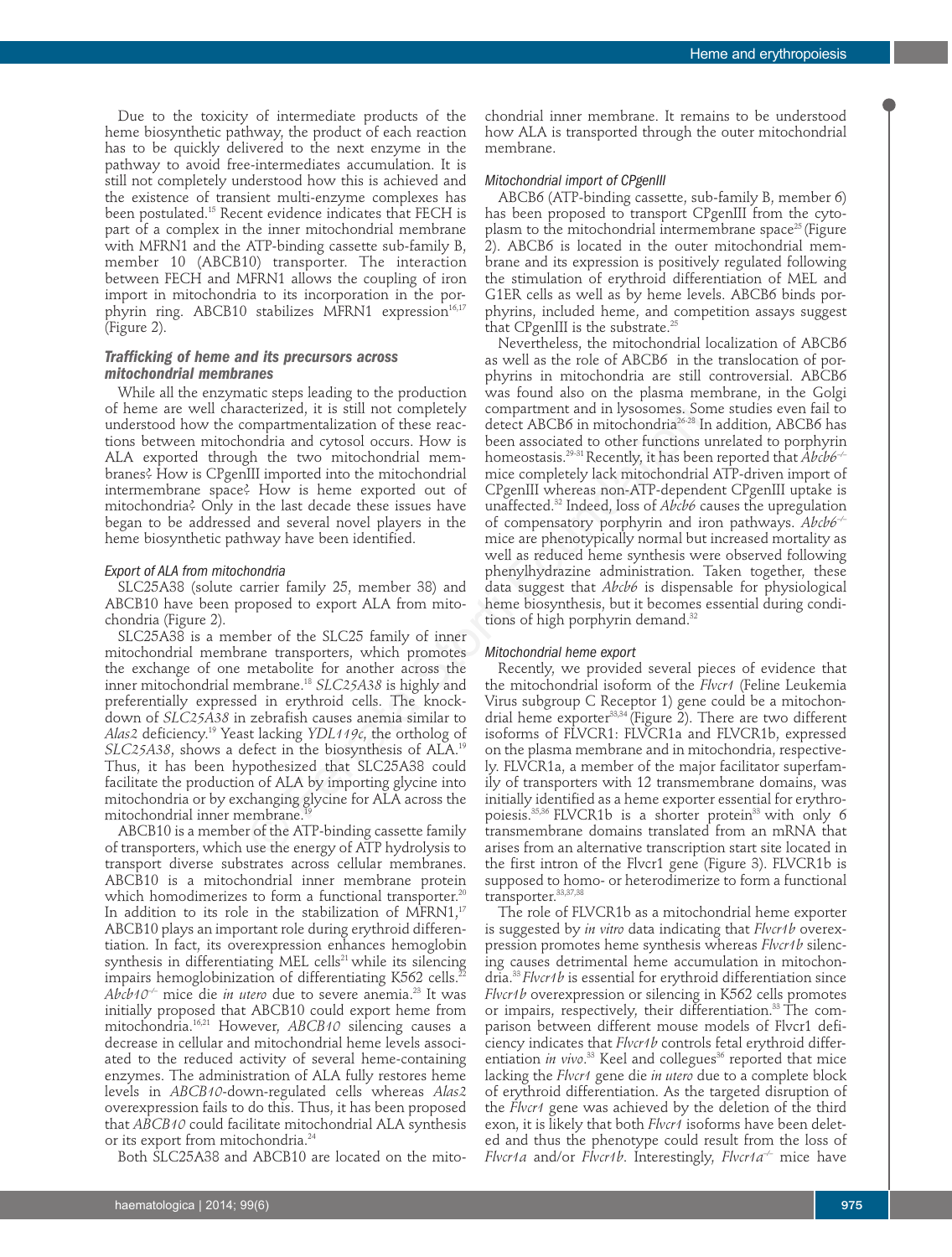normal fetal erythropoiesis and die *in utero* due to severe hemorrhages and edema, indicating that *Flvcr1b* is able to support erythroid differentiation in the absence of *Flvcr1a*. 33

FLVCR1b is the first mitochondrial heme exporter identified so far. We hypothesize that FLVCR1b function is finely coordinated with FLVCR1a-mediated heme export at the plasma membrane to ensure adequate heme content in cytosolic compartments.39 The aberrant expression of *Flvcr1* isoforms may play a role in the pathogenesis of disorders characterized by heme deficiency and/or by an imbalance between heme and globin synthesis.

# **Regulatory roles of heme during erythroid differentiation**

Heme is not only the prosthetic group of proteins involved in multiple cellular processes, but it also modulates gene expression through gene transactivation, translation, miRNA maturation and post-translational maturation. Heme regulates the transcription of several genes by binding to specific *cis* Heme Responsive Elements (HRE)<sup>40</sup> and/or by controlling the activity of specific transcription factors. Moreover, heme controls translation through the heme-regulated eIF2 $\alpha$  kinase (HRI)<sup>41</sup> and it enhances the efficiency of pri-miRNA processing by binding and promoting the dimerization of the RNA-binding protein DiGeorge critical region-8 (DGCR8).<sup>42,43</sup> Finally, heme controls the post-translational maturation of different proteins through a short cystein proline rich consensus sequence named Heme Regulatory Motif (HRM).<sup>44</sup>

Here we focus on the regulatory roles of heme during erythropoiesis. Recent data indicate that heme controls its own synthesis in differentiating erythroid cells. Moreover, heme controls the expression of  $\alpha$ - and β-globin genes thus ensuring a balanced synthesis of all constituents of hemoglobin.

# *Heme regulates its own synthesis*

In non-erythroid cells, heme synthesis is dependent on the activity of ALAS1, which is directly controlled by intracellular heme levels. Heme negatively regulates the transcription, translation and stability of *Alas1* mRNA.45,46 The mitochondrial import of ALAS1 is also regulated by heme through the interaction with HRM.<sup>44</sup> These represent crucial negative feedback mechanisms to maintain appropriate intracellular heme level in non-erythroid cells.

On the contrary, erythroid precursors undergoing differentiation need to strongly increase heme levels for hemoglobin synthesis. ALAS2 is not negatively regulated by heme. $3,47$  Recent data suggest that heme could enhance its own synthesis during erythroid differentiation by the reg-



Figure 3. FLVCR1 isoforms. (A) Schematic representation of the *Flvcr1* gene. *Flvcr1a* and *Flvcr1b* originate from two alternative transcription start sites (arrows). *Flvcr1b* transcript lacks the first exon of the *Flvcr1* gene. (B) Role of the two FLVCR1 isoforms. FLVCR1a, a 12transmembrane domain protein, is a heme exporter localized at the plasma membrane. FLVCR1b has 6-transmembrane domains, it is supposed to homo/eterodimerize and it is expressed in mitochondria. There is much evidence to indicate that FLVCR1b is a mitochondrial heme exporter.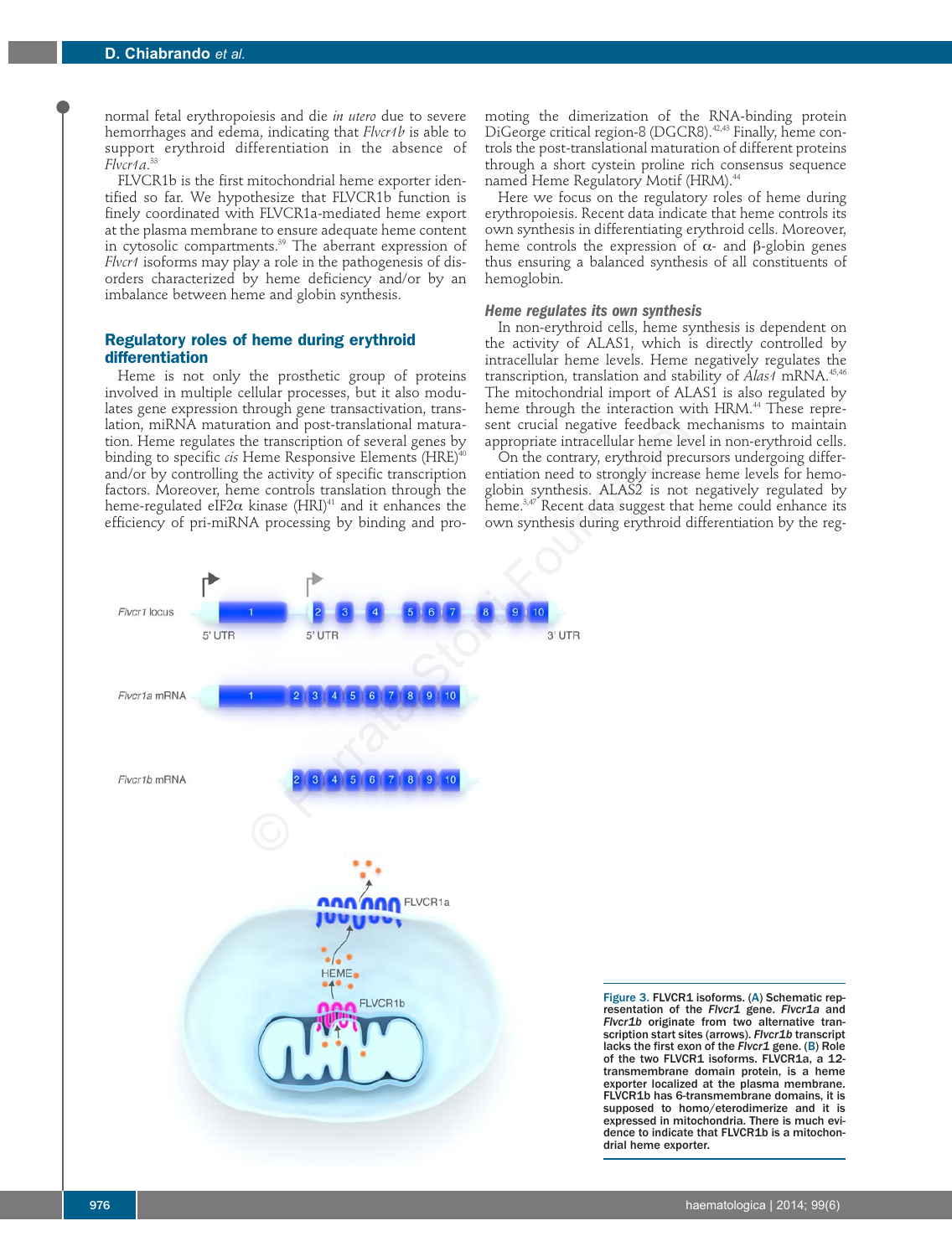ulation of ALAS2 expression through the IRE-IRP systems. The IRE binding activity of IRPs is regulated by cellular iron content through different mechanisms. The IRE binding activity of IRP1 is controlled by iron-sulfur clusters assembly while that of IRP2 by its oxidation, ubiquitination and degradation by the proteasome.<sup>6</sup> This latter process is dependent on iron levels but also on heme. Heme interacts with an HRM consensus sequence in IRP2<sup>48,49</sup> and mediates the oxidation of IRP2 that triggers its ubiquitination and degradation. In addition, it has been reported that heme synthesis is positively regulated by the availability of iron within the range of iron concentrations in which IRP2 degradation is regulated.49 As *Alas2* transcript contains a 5'IRE, the increase of heme level in erythroid precursors stimulates ALAS2 protein production due to the loss of IRP2-mediated translational repression.

Apart from *Alas2*, the expression of several other genes involved in iron metabolism is regulated by the IRE-IRP system. *H-Ferritin, L-Ferritin*, *mAconitase* and *Ferroportin* mRNAs contain a 5'IRE while *DMT1* and *TfR1* transcripts have a 3'IRE. The binding of IRPs to a 5'IRE prevents the initiation of translation while IRPs binding to the 3'IRE protects the mRNA from degradation.<sup>6</sup> By controlling IRP2 oxidation/degradation, heme participates to the control of iron homeostasis in erythroid progenitors.

# *Heme controls the transcription of erythroid-specific genes*

Heme directly regulates the transcription of several genes<sup>50-54</sup> by binding the transcriptional repressor Btb And Cnc Homology 1 (BACH1).

BACH1 is a basic leucine zipper transcriptional repressor and a sensor of cellular heme levels. It antagonizes the activity of small Maf proteins (sMaf) that bind Maf recognition elements (MAREs) to activate the transcription of specific target genes.<sup>55</sup> Heme binding to the BACH1 C-terminal domain inhibits its DNA binding activity, induces its dissociation from sMaf, triggers its export from the nucleus and induces its ubiquitination and degradation.<sup>55-57</sup> In addition, heme stabilizes the nuclear factor erythroid-2 related factor 2 (NRF2) that binds to sMAF proteins to enhance gene transcription using specific Antioxidant Response Elements (ARE) which are specific forms of MAREs.58 If heme level is low, Kelch-like ECH-associated protein 1 (KEAP1) sequesters NRF2 in the cytoplasm by binding to its Neh2 domain.<sup>59</sup> Oxidative stress inducers (sulforaphane or heme) react with specific cystein residues in Keap1 causing dissociation of the KEAP1-NRF2 complex and Nrf2 nuclear accumulation $60$  (Figure 4).

It has been reported that heme activates globin transcription by inhibiting the binding activity of BACH1 to the MARE sites in the locus control region of globin genes.<sup>52,53</sup>

In addition, heme also controls the transcription of other ubiquitously expressed genes, like the heme degrading enzyme heme-oxygenase-1, $50$  the iron storage proteins Hand L-ferritin<sup>51</sup> and the iron exporter ferroportin.<sup>54</sup> The role of heme-oxygenase1 during erythroid differentiation is still controversial. On the other hand, the transcriptional regulation of ferroportin, H- and L-ferritin by heme during erythroid differentiation has not been well investigated. However, this mechanism could contribute to the reorganization of iron metabolism in developing erythroblasts to ensure adequate iron supply to mitochondria for heme synthesis.

# *Heme regulates protein synthesis during erythroid differentiation*

Protein synthesis in erythroid progenitors is mainly dependent on heme level that is sensed by HRI, a member of a family of protein kinases able to phosphorylate the α-subunit of the eukaryotic translation initiation factor (eIF2α). Once phosphorylated, eIF2α causes the inhibition of protein synthesis.<sup>41</sup> HRI is predominantly expressed in the erythroid compartment<sup>61</sup> and its kinase activity is directly regulated by heme level. Heme binding to the kinase domain of HRI inhibits its activity leading to decreased eIF2α phosphorylation and increased rate of translation, mainly of  $\alpha$ - and β-globin mRNAs. On the other hand, during heme deficiency, the activation of HRI and subsequent phosphorylation of eIF2 $\alpha$  cause the inhibition of protein synthesis. Thus, only following the initiation of heme biosynthesis in differentiating erythroid progenitors, the inhibition of HRI activity allows the synthesis of  $\alpha$ - and β-globins. In this manner, HRI is fundamental to ensure that no globin is synthesized in excess of what can be assembled into hemoglobin tetramers (Figure 5).

*Hri*<sup> $\div$ </sup> mice show a mild hyperchromic, macrocytic anemia and altered adaptive response to iron deficiency. The normal adaptive response to iron deficiency is to shut down the synthesis of hemoglobin thus resulting in hypochromic, microcytic anemia. *Hri*<sup>--</sup> mice subjected to an iron-deficient diet develop a hyperchromic anemia with increased destruction of the late red cell precursors and compensatory erythroid hyperplasia. Excess globins resulting from HRI deficiency precipitate and form inclusions causing proteotoxicity, responsible for erythroid progenitor death.<sup>62</sup> These data clearly demonstrate the essential role of HRI to shut off  $\alpha$ - and β-globin synthesis in erythroid progenitors when iron supply is deficient, thus avoiding the detrimental precipitation of globin chains.<sup>62</sup> Furthermore, the activation of HRI has been reported in a murine model of  $\beta$ -thalassemia intermedia as a consequence of the presence of denatured proteins and oxidative stress.<sup>63</sup> HRI activation might represent an attempt to limit protein synthesis when  $\alpha$ -globin-heme aggregates are formed as a consequence of reduced or absent  $\beta$ -globin synthesis. Consistently, the absence of HRI in  $\beta$ -thalassemic mice causes embryonic lethality due to severe anemia, thus indicating that HRI is required for the survival of differentiating erythroid progenitors.<sup>63</sup> Ferratin, *mAcoutase* and *Ferropoini* thens of  $\alpha$ - and *P*<sub>E</sub>poons. In this ting of IRPs to a 5TRE prevents the what can be assembled into hemography in the IRPs binding to the 3TRE prevents the what can be assembled i

Recent data have started to elucidate the signaling pathway downstream HRI activation. It has been reported that HRI activates the Atf4 (Activating Transcriptional Factor 4) signaling pathway through the phosphorylation of eIF2 $\alpha$ . The activation of the Atf4 signaling pathway is important to mitigate oxidative stress during chronic iron deficiency and is required for erythroid differentiation. Consistently, loss of Atf4 causes embryonic lethality due to severe fetal anemia.64 Moreover, an impairment of erythroid differentiation was observed in *Hri<sup>* $\div$ *</sup>* mice during chronic iron deficiency.<sup>65</sup> The modulation of the HRI-eIF2 $\alpha$ -Atf4 pathway, using salubrinal, a selective inhibitor of eIF2 $\alpha$  dephosphorylation, has been proposed as a therapeutic strategy to ameliorate  $\beta$ -thalassemia. The increase in eIF2 $\alpha$  phosphorylation, achieved by salubrinal treatment in  $\beta$ -thalassemic mice, results in the inhibition of protein synthesis and reduction of  $\alpha$ -globin aggregates together with an enhancement of Atf4 signaling.

Thus, by controlling HRI, heme regulates not only the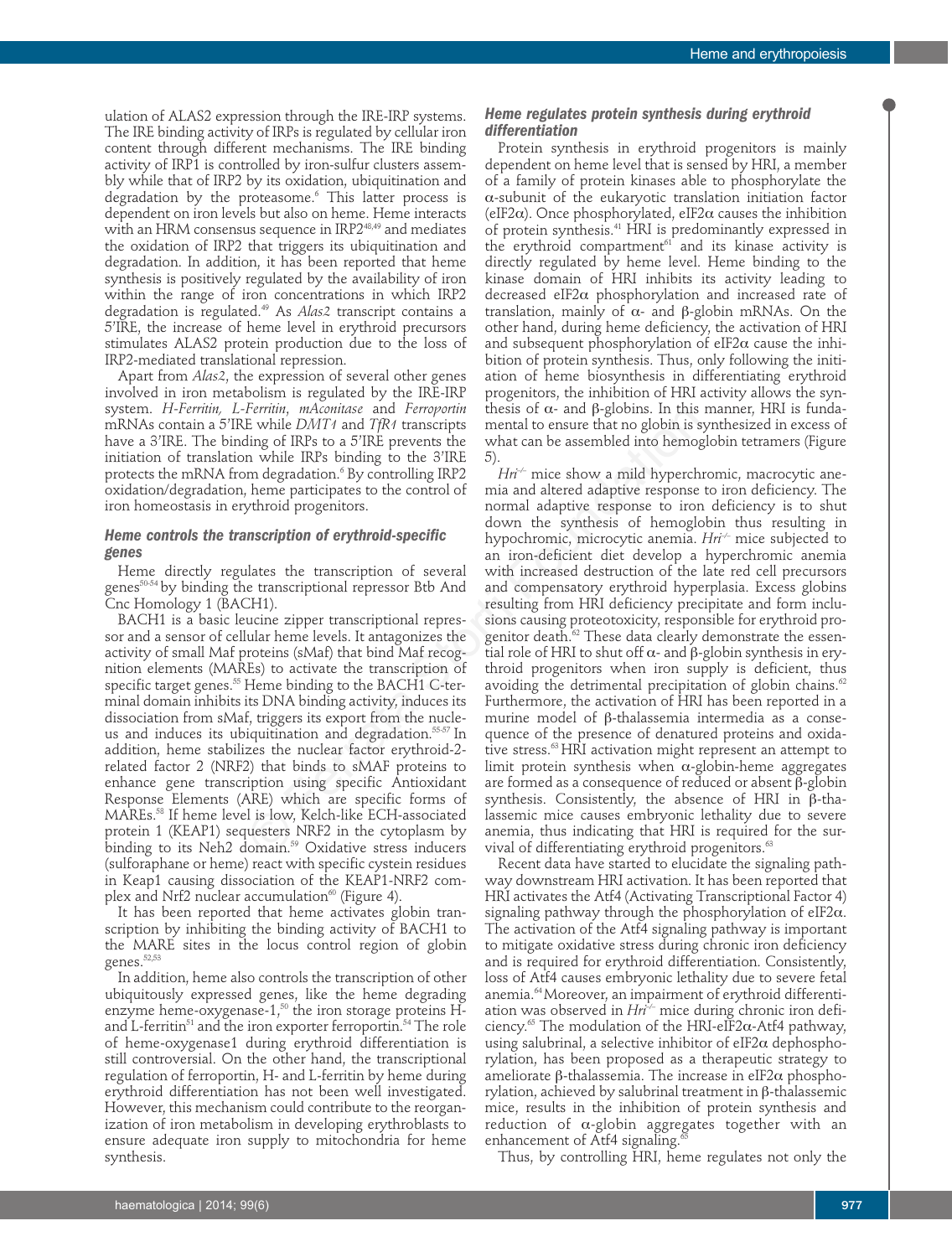synthesis of  $\alpha$ - and β-globin under physiological conditions, but also the adaptive response of erythroid progenitors to stress conditions.

# **Erythroid disorders of heme biosynthesis**

In the erythroid compartment, the alteration of heme biosynthesis rates causes pathological conditions like sideroblastic anemia or erythropoietic porphyria. The pathological alteration of the heme biosynthetic pathway may be due to different genetic abnormalities: mutation of genes coding for specific heme biosynthetic enzymes or for proteins involved in iron-sulfur cluster biogenesis.

# *Sideroblastic anemias*

Sideroblastic anemias are genetically and clinically heterogeneous disorders characterized by the presence of bone marrow 'ringed' sideroblasts, iron-loaded mitochondria localized around the nucleus creating a ring-like appearance.<sup>66,67</sup> Both congenital and acquired forms of sideroblastic anemias have been described. The inherited sideroblastic anemias are due to genes located on the X chromosome, genes on autosomal chromosomes or mitochondrial genes. Most of these conditions are characterized by decreased heme synthesis and mitochondrial iron overload.66,67 Acquired sideroblastic anemias are either primary, namely refractory anemia with ring sideroblasts (RARS) representing a type of myelodysplastic syndrome, or secondary due to some drugs, toxins, copper deficiency, or chronic neoplastic disease. Acquired sideroblastic anemias result from a defect in intracellular iron metabolism

in erythroid cells.68 Here we focus on the inherited forms of sideroblastic anemia, highlighting how defects in the heme biosynthetic pathway or in iron-sulfur cluster biogenesis may lead to the pathological decrease of heme synthesis and to mitochondrial iron overload typical of this disorder (Table 1). $69-82$ 

#### *X-linked sideroblastic anemia*

X-linked sideroblastic anemia (XLSA) is the most common form of sideroblastic anemia, resulting from mutations in the gene coding for ALAS2.83-85 Recently, a novel condition of XLSA, due to mutation in an enhancer of the *Alas2* gene, has been described. This mutation causes the disruption of a GATA binding site important for the transcriptional regulation of the gene, thus leading to a lower expression of *Alas2* mRNA.<sup>4</sup>

Decreased activity of ALAS2 in bone marrow erythroblasts causes an impairment of heme biosynthesis and insufficient PPIX production to use all the available iron. Therefore, excess iron accumulates in mitochondria causing oxidative stress-induced cell damage. Patients show hypochromic, microcytic anemia of variable severity. Ineffective erythropoiesis, due to the increased ROS generation in erythroblasts, is also common in the most severe forms of XLSA.<sup>86</sup> As in other conditions of ineffective erythropoiesis, increased intestinal iron absorption and systemic iron overload have been observed.<sup>86</sup>

Defects of ALAS2 cause a hypochromic, microcytic anemia in the sauternes (sau) zebrafish mutant. A delay in erythroid differentiation, abnormal globin gene expression and heme deficiency have been observed in sau mutants.<sup>70</sup>



Figure 4. Heme controls the transcription of  $α$ - and  $β$ -globin genes in differentiating erythroid progenitors. (A) In early erythroid progenitors the transcription of  $α$ - and  $β$ -globin is inhibited by the transcriptional repressor BACH1 which antagonizes the activity of sMaf proteins that bind MAREs in the regulatory region of globin genes. (B) In late erythroid progenitors, when heme biosynthesis starts, heme binds to BACH1 in the nucleus and mediates its export in the cytosol. Finally, heme stabilizes the transcription factor NRF2 that accumulates in the nucleus. NFR2 associated with sMaf proteins activates the transcription of globin chains.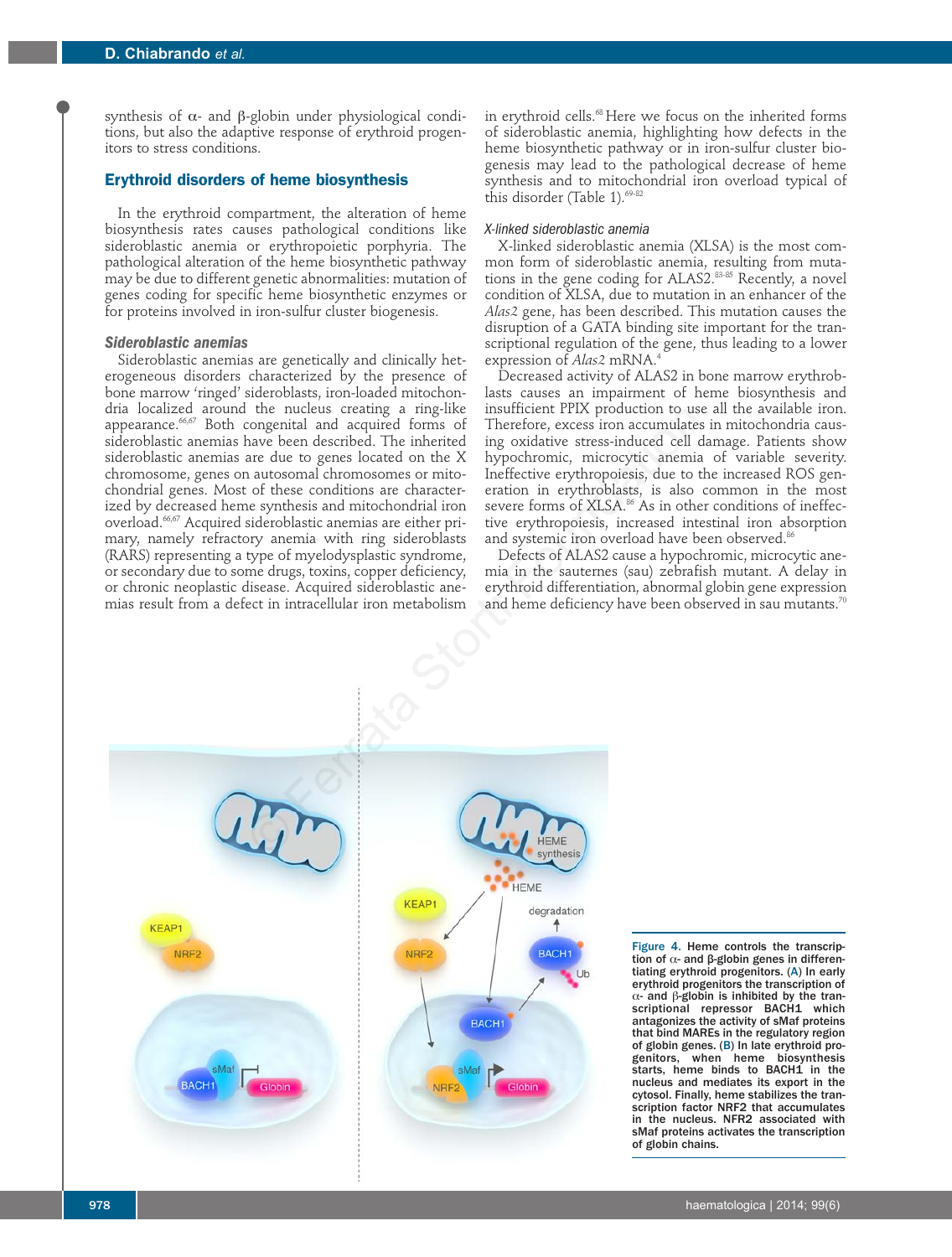The knockout of *Alas2* in mice is embryonic lethal; *Alas2–/–* embryos develop a severe form of anemia characterized by a block of erythroid differentiation. In contrast to human patients, ring sideroblasts are not present and iron deposition occurs in the cytoplasm.<sup>69</sup>

# *SLC25A38-related sideroblastic anemia*

Mutations in the gene coding for *Slc25A38* have been identified in patients with an autosomal recessive form of sideroblastic anemia, similar to XLSA.<sup>19,87</sup> It has been proposed that SLC25A38 is involved in the mitochondrial export of ALA;<sup>19</sup> indeed, loss of *Slc25A38* causes an impairment of heme synthesis leading to mitochondrial iron accumulation. The knockdown of SLC25A38 in zebrafish causes anemia similar to, although not as severe as, *Alas2* deficiency.19

# *X-linked sideroblastic anemia with ataxia*

X-linked sideroblastic anemia with ataxia (XLSA/A) is a rare form of sideroblastic anemia, characterized by a mild hypochromic, microcytic anemia associated with spinocerebellar ataxia and cerebellar hypoplasia. XLSA/A is due to mutations in the gene coding for the ATP-binding cassette sub-family B, member 7 (ABCB7) transporter, $88$ which is thought to be involved in the transfer of iron-sulfur clusters or their precursors from mitochondria to the cytosol.89 It has been proposed that ABCB7 deficiency could somehow diminish the availability of iron required for heme synthesis or, alternatively, cause the activation of IRP1 that interferes with the expression of *Alas2*. <sup>68</sup> The knockout of *Abcb7* gene is embryonic lethal in mice and the inducible deletion of *Abcb7* in the bone marrow leads to bone marrow failure.<sup>71,72</sup>

#### *GLRX5-related sideroblastic anemia*

A homozygous mutation in the gene coding for glutaredoxin 5 (*Glrx5*) has been found in a patient with an autosomal recessive form of sideroblastic anemia. This patient is characterized by a hypochromic, microcytic anemia associated to iron overload.<sup>90</sup> The same phenotype has been observed in the shiraz zebrafish model of GLRX5 deficiency.<sup>73,91</sup> The molecular mechanism leading to sideroblastic anemia is similar to that observed in XLSA/A. GLRX5 is required for the assembly of iron-sulfur clusters, whose deficiency causes the activation of IRP1, mitochondria iron accumulation and cytosolic iron depletion that in turn activates IRP2. Thus, the activation of IRPs determines the translational repression of *Alas2* resulting in a sideroblastic anemia.<sup>73,90,91</sup>

Therefore, a primary defect in iron-sulfur clusters biogenesis secondarily affects heme synthesis in erythroblast resulting in mitochondrial iron loading and the same pathophisiology of *Alas2* deficiency.

# *Erythropoietic porphyrias*

The inherited porphyrias are a group of genetic disorders resulting from mutations in specific genes coding for enzymes of the heme biosynthetic pathway. The porphyrias are characterized by the reduction of heme synthesis rates and accumulation of toxic heme precursors in different tissues, leading to hepatic and hematopoietic alterations, neurological and/or cutaneous symptoms. Depending on the primary site of porphyrin deposition, the porphyrias have been classified as hepatic or erythropoietic.<sup>32,93</sup> Here, we focus on the erythropoietic forms of porphyria (Table 2).



Figure 5. Heme controls the translation of  $α$ - and  $β$ -globin in differentiating erythroid progenitors. The translation of globin mRNAs is regulated by heme through the heme regulated kinase HRI. When heme binds HRI, HRI is inactivated and the translation initiation factor eIF2α is not phosphorylated allowing protein synthesis to occur.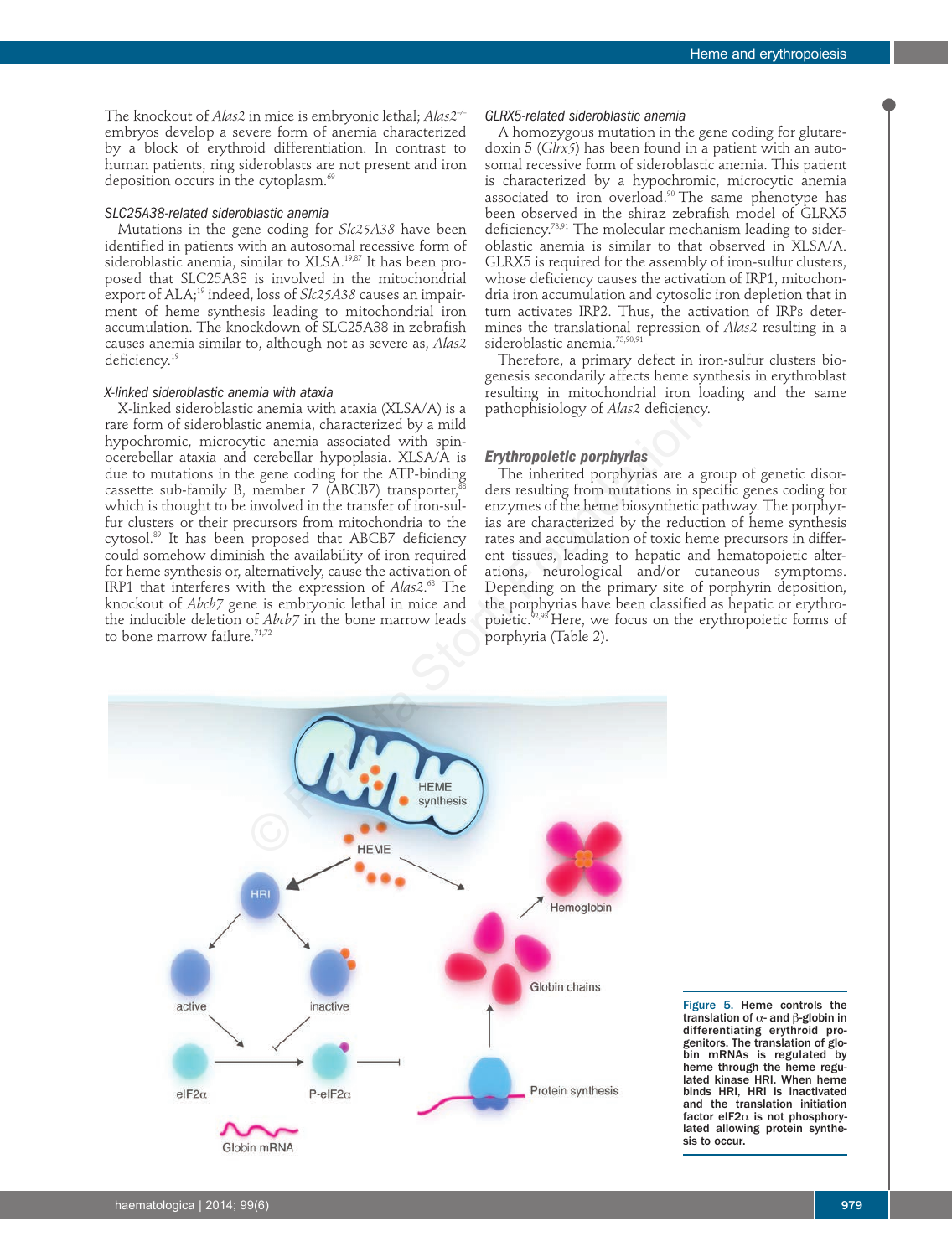### *Erythropoietic protoporphyria*

Erythropoietic protoporphyria (EPP) is an inherited disorder of heme biosynthesis due to a partial deficiency of FECH activity. In most patients, EPP results from the coinheritance of a specific *FECH* mutation and a hypomorphic *Fech* allele common in the general population that reduces FECH activity below a critical threshold (residual activity lower than 35% of normal). In rare cases, EPP patients carry two *trans* mutations in the *Fech* gene.<sup>94,95</sup>

The reduced FECH activity leads to abnormally high levels of free PPIX in bone marrow, erythrocytes, plasma and liver. The major phenotype is porphyrin-induced photosensitivity as PPIX accumulation induces tissue damage through reactions with free radicals, triggered by light exposure. EPP may progress to severe hepatobiliary disease and hepatic failure.<sup>95</sup> Hypochromic, microcytic anemia occurs in 20-60% of patients.<sup>96</sup> Similar to what occurs in sideroblastic anemia, the presence of ring sideroblasts has been observed in EPP patients.<sup>97</sup> It has been demonstrated that FECH deficiency leads to a steady state in which the decreased erythropoiesis is matched by reduced iron absorption and supply. This response is important to avoid the accumulation of toxic iron.<sup>96</sup> The molecular mechanisms leading to decreased hemoglobin levels have been extensively studied in mouse models of the disease. *Fech*m1Pas/m1Pas mice, identified by a chemical mutagenesis screening, carry a loss of function mutation in the *Fech* gene. *Fech<sup>m1Pas/m1Pas</sup>* mice show a dramatic increase of PPIX in erythrocytes, plasma and liver resulting in microcytic ane-

## Table 1. Sideroblastic anemias.

| mia, skin-photosensitivity and hepatic failure. <sup>74</sup> Another          |
|--------------------------------------------------------------------------------|
| mouse model of EPP has been generated by the targeted                          |
| disruption of Fech gene. Fech <sup>-/-</sup> mice die during embryonic         |
| development while Fech <sup>+/-</sup> mice show increased PPIX lev-            |
| els in erythrocytes and skin photosensitivity but no hepat-                    |
| ic damage. <sup>75</sup> The zebrafish model of Fech deficiency,               |
| Dracula, is characterized by PPIX accumulation, light-                         |
| dependent hemolysis and liver disease <sup>76</sup> The activation of          |
| HRI has been shown in $\text{Fech}^{\text{m1Pas/m1Pas}}$ mice as a consequence |
| of heme deficiency and it is thought to prevent the accu-                      |
| mulation of $\alpha$ - and $\beta$ -globins. Consistently, in the absence      |
| of HRI, Fech <sup>m1Pas/m1Pas</sup> mice are more anemic and show a            |
| strong precipitation of globins in 'inclusion bodies'. HRI                     |
| deficiency in EPP also results in a dramatic increase in PPIX                  |
| and more severe manifestation of liver pathology and skin                      |
| photosensitivity. <sup>62</sup> These data suggest a fundamental role          |
| for HRI in the adaptive response to low heme level in EPP                      |
| patients.                                                                      |

#### *X-linked erythropoietic protoporphyria*

| has been observed in EPP patients." It has been demon-<br>strated that FECH deficiency leads to a steady state in<br>which the decreased erythropoiesis is matched by reduced<br>iron absorption and supply. This response is important to<br>avoid the accumulation of toxic iron. <sup>96</sup> The molecular<br>mechanisms leading to decreased hemoglobin levels have<br>been extensively studied in mouse models of the disease.<br>Fech <sup>m1Pas/m1Pas</sup> mice, identified by a chemical mutagenesis<br>screening, carry a loss of function mutation in the Fech<br>gene. Fech <sup>m1Pas/miPas</sup> mice show a dramatic increase of PPIX in<br>erythrocytes, plasma and liver resulting in microcytic ane-<br>Table 1. Sideroblastic anemias. |                   | X-linked erythropoietic protoporphyria<br>X-linked erythropoietic protoporphyria (XLEPP) is a<br>clinically indistinguishable X-linked form of EPP, resulting<br>from gain-of-function mutations of Alas2. <sup>98</sup> In contrast to<br>EPP, XLEPP patients show a high amount of zinc-protopor-<br>phyrin in erythrocytes. The overexpression of Alas2 in<br>XLEPP patients increases PPIX production in spite of nor-<br>mal FECH activity. As iron becomes limiting, FECH uses<br>its alternative metal substrate leading to the accumulation<br>of Zn-protoporphyrin in erythrocytes. <sup>98</sup> A phenotype sim- |                                            |                   |
|-------------------------------------------------------------------------------------------------------------------------------------------------------------------------------------------------------------------------------------------------------------------------------------------------------------------------------------------------------------------------------------------------------------------------------------------------------------------------------------------------------------------------------------------------------------------------------------------------------------------------------------------------------------------------------------------------------------------------------------------------------------|-------------------|-----------------------------------------------------------------------------------------------------------------------------------------------------------------------------------------------------------------------------------------------------------------------------------------------------------------------------------------------------------------------------------------------------------------------------------------------------------------------------------------------------------------------------------------------------------------------------------------------------------------------------|--------------------------------------------|-------------------|
| <b>Disease</b>                                                                                                                                                                                                                                                                                                                                                                                                                                                                                                                                                                                                                                                                                                                                              | Gene              | <b>Clinical features</b>                                                                                                                                                                                                                                                                                                                                                                                                                                                                                                                                                                                                    | <b>Animal models</b>                       | <b>References</b> |
| X-linked sideroblastic anemia (XLSA)                                                                                                                                                                                                                                                                                                                                                                                                                                                                                                                                                                                                                                                                                                                        | ALAS <sub>2</sub> | Anemia with ringed<br>sideroblasts, some<br>pyridoxine responsive                                                                                                                                                                                                                                                                                                                                                                                                                                                                                                                                                           | ALAS2-/- mice<br>sauternes (sau) Zebrafish | (69)<br>(70)      |
| SLC25A38-related sideroblastic anemia                                                                                                                                                                                                                                                                                                                                                                                                                                                                                                                                                                                                                                                                                                                       | <b>SLC25A38</b>   | Anemia with ringed<br>sideroblasts, some<br>pyridoxine responsive                                                                                                                                                                                                                                                                                                                                                                                                                                                                                                                                                           | Slc25a38 Zebrafish<br>morphants            | (19)              |
| X-linked sideroblastic anemia<br>with ataxia (XLSA/A)                                                                                                                                                                                                                                                                                                                                                                                                                                                                                                                                                                                                                                                                                                       | ABCB7             | Mild hypochromic, microcytic anemia;<br>spinocerebellar ataxia;<br>cerebellar hypoplasia                                                                                                                                                                                                                                                                                                                                                                                                                                                                                                                                    | ABCB7-/- mice<br>Inducible ABCB7-/- mice   | (71)<br>(72)      |
| GLRX5-related sideroblastic anemia                                                                                                                                                                                                                                                                                                                                                                                                                                                                                                                                                                                                                                                                                                                          | GLRX <sub>5</sub> | Mild hypochromic, microcytic anemia;<br>Iron overload                                                                                                                                                                                                                                                                                                                                                                                                                                                                                                                                                                       | Shiraz (sir) Zebrafish                     | (73)              |

#### Table 2. Erythropoietic porphyrias.

| <b>Disease</b>                                    | Gene              | <b>Clinical features</b>                                                                | <b>Animal models</b>                                                        | <b>References</b>    |
|---------------------------------------------------|-------------------|-----------------------------------------------------------------------------------------|-----------------------------------------------------------------------------|----------------------|
| Erythropoietic protoporphyria (EPP)               | <b>FECH</b>       | Hypochromic, microcytic anemia;<br>skin photosensitivity;<br>secondary hepatic failure. | Fech <sup>m1Pas/m1Pas</sup> mice<br>$FECH+ mice$<br>Dracula (drc) Zebrafish | (74)<br>(75)<br>(76) |
| X-linked erythropoietic<br>protoporphyria (XLEPP) | ALAS <sub>2</sub> | Hypochromic, microcytic anemia;<br>skin photosensitivity;<br>secondary hepatic failure. | IRP2 $\pm$ mice                                                             | (77)                 |
| Congenital erythropoietic porphyria (CEP)         | <b>UROS</b>       | Hemolityc anemia;<br>skin photosensitivity.                                             | $UROS^+$ mice<br>UROS knock-in mice                                         | (78)<br>(79)         |
| Hepatoerythropoietic porphyria (HEP)              | <b>UROD</b>       | Hemolityc anemia;<br>skin photosensitivity.                                             | $UROD^+$ mice<br>Yquem (yge) Zebrafish                                      | (80)<br>(81)         |
| Harderoporphyria                                  | <b>CPOX</b>       | Neonatal hemolytic anemia; skin lesions;<br>excretion of harderopophyrin in feces       | Nakano mouse                                                                | (82)                 |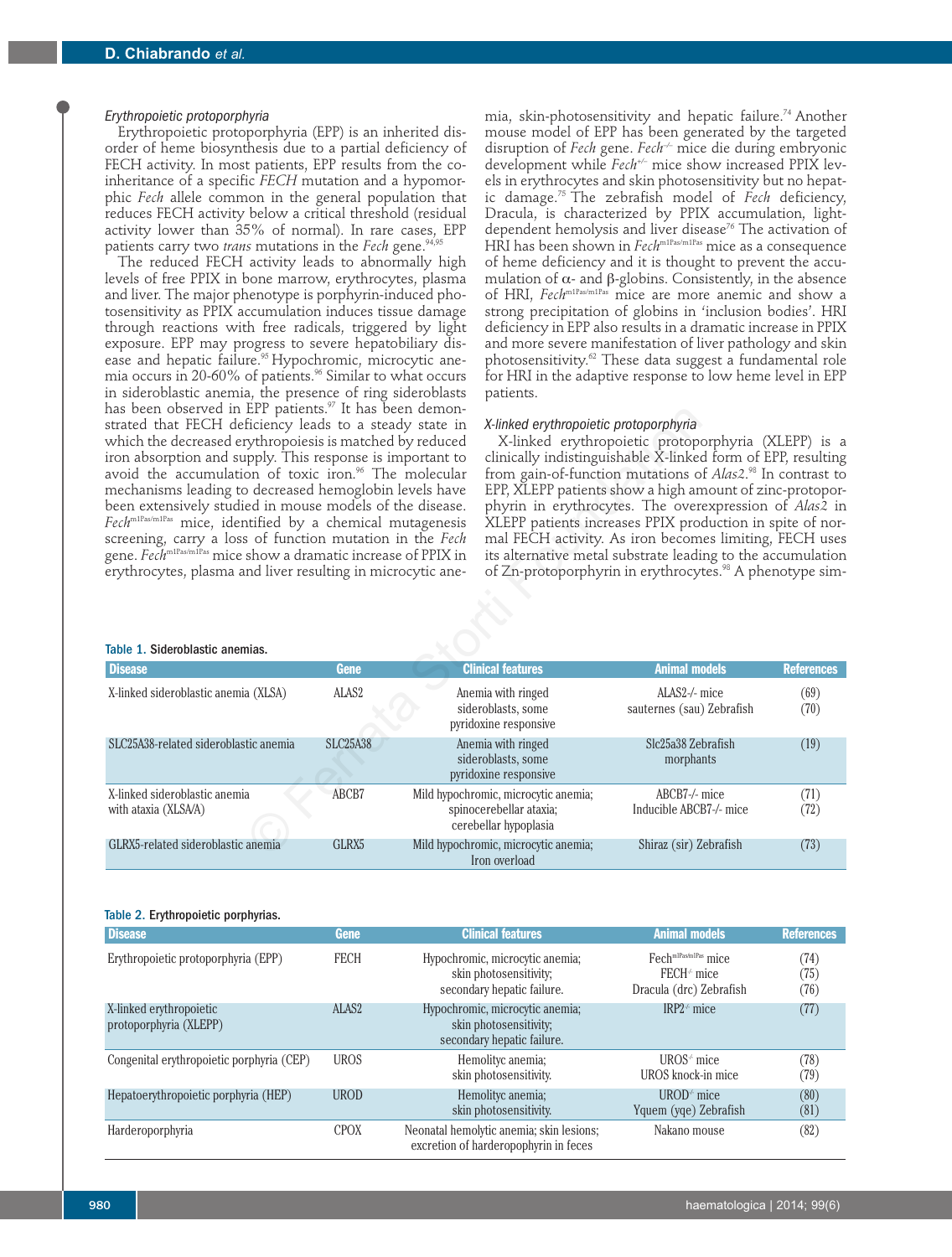ilar to XLEPP has been described in *Irp2–/–* mice, which are characterized by a strong increase in ALAS2, resulting from the loss of IRP2-dependent translational repression. *Irp2<sup>+</sup>* mice develop erythroblast iron deficiency, microcytic anemia and erythropoietic protoporphyria.<sup>77</sup> These data highlight the crucial role of IRPs in sensing iron levels and in coupling heme synthesis with iron availability in erythroid progenitors.

# *Congenital erythropoietic porphyria*

Congenital erythropoietic porphyria (CEP) is an autosomal recessive disorder, resulting from mutations in the *UROS* gene. Reduced UROS activity causes the incomplete metabolism of hydroxymethylbilane and the accumulation of non-physiological porphyrin isomers in the bone marrow, erythrocytes, urine and other organs leading to hemolytic anemia, splenomegaly and cutaneous photosensitivity. Other clinical manifestations include erythrodontia and bone loss.78,93

The knockout of the *Uros* gene in mice is embryonic lethal. However, knock-in mouse models of CEP have been generated which mimic the disease phenotype, showing hemolytic anemia, hepatosplenomegaly, moderate photosensitivity and erythrodontia.78,79

#### *Hepatoerythropoietic porphyria*

Hepatoerythropoietic porphyria (HEP) is a very rare form of autosomic recessive erythropoietic porphyria due to mutation in the *Urod* gene. The reduced UROD activity leads to the accumulation of uroporphyrin, heptacarboxyl porphyrin and isocoproporphyrin in erythrocytes and liver. The phenotype of HEP is very close to that of CEP with hemolytic anemia associated to splenomegaly.<sup>93</sup> The knockout of the *Urod* gene in mice is embryonic lethal and heterozygous mice do not completely recapitulate the disease.80 A zebrafish model of HEP has been generated which mimics the human disease.<sup>81</sup> Soss.<sup>37</sup> The transportant in the discussion that the discussion that the discussion of the minic the discusse phenotype High hminic the discusse phenotype, similar adaptive response to hem heminic the discusse phenotype,

### *Harderoporphyria*

Harderoporphyria is a rare autosomal recessive disorder due to homozygous or compound heterozygous mutations in the *Cpox* gene. It is characterized by neonatal hemolytic anemia, sometimes accompanied by skin lesions, and massive excretion of harderoporphyrin in feces. A mild residual anemia is chronically observed during childhood and adulthood.<sup>99</sup> A hypomorphic mutation in the *Cpox* gene has been identified in the Nakano mouse, which is characterized by the excessive accumulation of CPgenIII in the lens causing hereditary cataract; unlike Nakano mice, human hereditary coproporphyria patients

do not develop cataracts, likely reflecting species differences.<sup>82</sup>

# **Conclusions**

Mutations in the *Alas2* and *Fech* genes coding for the two rate-limiting enzymes of the heme biosynthetic pathway cause heme deficiency in erythroid compartment responsible for sideroblastic anemia and for the hypochromic, microcytic anemia observed in 20-60% of patients suffering from EPP, $83-85$  respectively. Similar anemic phenotypes result from mutations in genes coding for proteins involved in iron-sulfur cluster biogenesis highlighting the interplay between heme and iron metabolism.88,90 In addition, also the inability to absorb iron or alteration of iron transport, utilization and recycling reduce heme synthesis rates leading to iron deficiency anemia (IDA).<sup>6</sup>

As illustrated above, some studies suggested that heme, through HRI, may control the adaptive cell response to deficient erythropoiesis. It has been reported that HRI is required to prevent the phenotypic severity of IDA.<sup>62</sup> A similar adaptive response to heme deficiency has been shown in the *Fech<sup>m1Pas/m1Pas*</sup> mouse model of EPP.<sup>63</sup>

Heme also regulates the transcription of many target genes by inhibiting BACH1. It has been demonstrated that in this way, heme controls the expression of globin genes in erythroid cells. In addition, heme might also control the expression of genes regulating iron uptake, storage and export as it has already been demonstrated in other cell types like macrophages, where heme-mediated BACH1 derepression orchestrates the response to heme overload.<sup>54</sup>

Thus, it is time to speculate that the adaptive cell response to heme deficiency may be manipulated pharmacologically to enhance cell performance ameliorating anemia. The successful treatment of thalassemic mice with salubrinal to potentiate HRI-mediated eIF2 $\alpha$  phosphorylation highlighted the potential of these approaches.<sup>65</sup> In the future, clarification of the HRI signaling pathway, along with the characterization of the complex regulatory network orchestrated by heme and iron, might open up the way to new therapeutic strategies.

# *Funding*

*This work was supported by Telethon Grant n. GGP12082 and by Regione Piemonte to E.T.*

#### *Authorship and Disclosures*

*Information on authorship, contributions, and financial & other disclosures was provided by the authors and is available with the online version of this article at www.haematologica.org.*

## **References**

- 1. Bishop DF, Henderson AS, Astrin KH. Human delta-aminolevulinate synthase: assignment of the housekeeping gene to 3p21 and the erythroid-specific gene to the X chromosome. Genomics. 1990;7(2):207-14.
- 2. Harigae H, Suwabe N, Weinstock PH, Nagai M, Fujita H, Yamamoto M, et al. Deficient heme and globin synthesis in embryonic stem cells lacking the erythroid-specific delta-aminolevulinate synthase gene. Blood. 1998;91(3):798-805.

3. Sadlon TJ, Dell'Oso T, Surinya KH, May BK. Regulation of erythroid 5-aminolevulinate synthase expression during erythropoiesis. Int J Biochem Cell Biol. 1999;31(10):1153-67.

- 4. Kaneko K, Furuyama K, Fujiwara T, Kobayashi R, Ishida H, Harigae H, et al. Identification of the novel erythroid-specific enhancer for ALAS2 gene and its loss-offunction mutation associated with congenital sideroblastic anemia. Haematologica. 2014;99(2):252-61.
- Surinya KH, Cox TC, May BK. Identification and characterization of a conserved erythroid-specific enhancer located in intron 8 of the human 5-aminolevulinate

synthase 2 gene. J Biol Chem. 1998;273(27): 16798-809.

- 6. Hentze MW, Muckenthaler MU, Andrews NC. Balancing acts: molecular control of mammalian iron metabolism. Cell. 2004;117 (3):285-97.
- 7. Ajioka RS, Phillips JD, Kushner JP. Biosynthesis of heme in mammals. Biochim Biophys Acta. 2006;1763(7):723-36.
- 8. Tugores A, Magness ST, Brenner DA. A single promoter directs both housekeeping and erythroid preferential expression of the human ferrochelatase gene. J Biol Chem. 1994;269(49):30789-97.
- 9. Crooks DR, Ghosh MC, Haller RG, Tong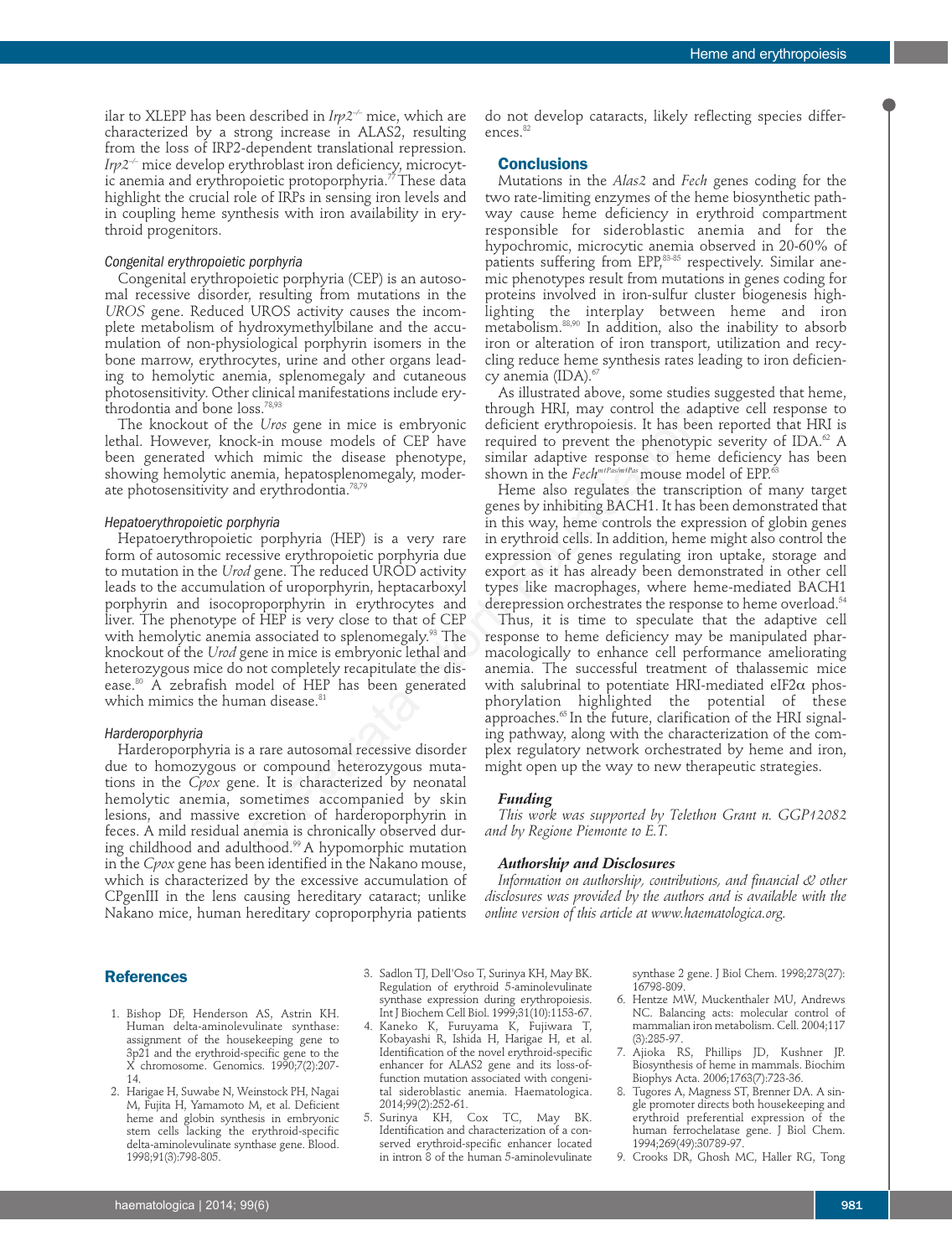WH, Rouault TA. Posttranslational stability of the heme biosynthetic enzyme ferrochelatase is dependent on iron availability and intact iron-sulfur cluster assembly machinery. Blood. 2010;115(4):860-9.

- 10. Shi H, Bencze KZ, Stemmler TL, Philpott CC. A cytosolic iron chaperone that delivers iron to ferritin. Science. 2008;320(5880): 1207-10.
- 11. Vaisman B, Fibach E, Konijn AM. Utilization of intracellular ferritin iron for hemoglobin synthesis in developing human erythroid precursors. Blood. 1997;90(2):831-8.
- 12. Sheftel AD, Zhang AS, Brown C, Shirihai OS, Ponka P. Direct interorganellar transfer of iron from endosome to mitochondrion. Blood. 2007;110(1):125-32.
- 13. Paradkar PN, Zumbrennen KB, Paw BH, Ward DM, Kaplan J. Regulation of mitochondrial iron import through differential turnover of mitoferrin 1 and mitoferrin 2. Mol Cell Biol. 2009;29(4):1007-16.
- 14. Shaw GC, Cope JJ, Li L, Corson K, Hersey C, Ackermann GE, et al. Mitoferrin is essential for erythroid iron assimilation. Nature. 2006;440(7080):96-100.
- 15. Hamza I, Dailey HA. One ring to rule them all: trafficking of heme and heme synthesis intermediates in the metazoans. Biochim Biophys Acta. 2012;1823(9):1617-32.
- 16. Chen W, Dailey HA, Paw BH. Ferrochelatase forms an oligomeric complex with mitoferrin-1 and Abcb10 for erythroid heme biosynthesis. Blood. 2010;116(4):628- 30.
- 17. Chen W, Paradkar PN, Li L, Pierce EL, Langer NB, Takahashi-Makise N, et al. Abcb10 physically interacts with mitoferrin-1 (Slc25a37) to enhance its stability and function in the erythroid mitochondria. Proc Natl Acad Sci USA. 2009;106(38):16263-8.
- 18. Palmieri F. The mitochondrial transporter family (SLC25): physiological and pathological implications. Pflugers Arch. 2004;447(5): 689-709.
- 19. Guernsey DL, Jiang H, Campagna DR, Evans SC, Ferguson M, Kellogg MD, et al. Mutations in mitochondrial carrier family gene SLC25A38 cause nonsyndromic autosomal recessive congenital sideroblastic anemia. Nat Genet. 2009;41(6):651-3.
- 20. Graf SA, Haigh SE, Corson ED, Shirihai OS. Targeting, import, and dimerization of a mammalian mitochondrial ATP binding cassette (ABC) transporter, ABCB10 (ABC-me). J Biol Chem. 2004;279(41):42954-63.
- 21. Shirihai OS, Gregory T, Yu C, Orkin SH, Weiss MJ. ABC-me: a novel mitochondrial transporter induced by GATA-1 during erythroid differentiation. EMBO J. 2000;19(11): 2492-502.
- 22. Tang L, Bergevoet SM, Bakker-Verweij G, Harteveld CL, Giordano PC, Nijtmans L, et al. Human mitochondrial ATP-binding cassette transporter ABCB10 is required for efficient red blood cell development. Br J Haematol. 2011;157(1):151-4.
- 23. Hyde BB, Liesa M, Elorza AA, Qiu W, Haigh SE, Richey L, et al. The mitochondrial transporter ABC-me (ABCB10), a downstream target of GATA-1, is essential for erythropoiesis in vivo. Cell Death Differ. 2012;19 (7):1117-26.
- 24. Bayeva M, Khechaduri A, Wu R, Burke MA, Wasserstrom JA, Singh N, et al. ABCB10 Regulates Early Steps of Heme Synthesis. Circ Res. 2013;113(3):279-87.
- 25. Krishnamurthy PC, Du G, Fukuda Y, Sun D, Sampath J, Mercer KE, et al. Identification of a mammalian mitochondrial porphyrin transporter. Nature. 2006;443(7111):586-9.
- 26. Tsuchida M, Emi Y, Kida Y, Sakaguchi M. Human ABC transporter isoform B6 (ABCB6) localizes primarily in the Golgi apparatus. Biochem Biophys Res Commun. 2008;369(2):369-75.
- 27. Paterson JK, Shukla S, Black CM, Tachiwada T, Garfield S, Wincovitch S, et al. Human ABCB6 localizes to both the outer mitochondrial membrane and the plasma membrane. Biochemistry. 2007;46(33):9443-52.
- 28. Kiss K, Brozik A, Kucsma N, Toth A, Gera M, Berry L, et al. Shifting the paradigm: the putative mitochondrial protein ABCB6 resides in the lysosomes of cells and in the plasma membrane of erythrocytes. PLoS One. 2012;7(5):e37378.
- 29. Kelter G, Steinbach D, Konkimalla VB, Tahara T, Taketani S, Fiebig HH, et al. Role of transferrin receptor and the ABC transporters ABCB6 and ABCB7 for resistance and differentiation of tumor cells towards artesunate. PLoS One. 2007;2(8):e798.
- 30. Helias V, Saison C, Ballif BA, Peyrard T, Takahashi J, Takahashi H, et al. ABCB6 is dispensable for erythropoiesis and specifies the new blood group system Langereis. Nat Genet. 2012;44(2):170-3.
- 31. Wang L, He F, Bu J, Zhen Y, Liu X, Du W, et al. ABCB6 mutations cause ocular coloboma. Am J Hum Genet. 2012;90(1):40-8.
- 32. Ulrich DL, Lynch J, Wang Y, Fukuda Y, Nachagari D, Du G, et al. ATP-dependent mitochondrial porphyrin importer ABCB6 protects against phenylhydrazine toxicity. J Biol Chem. 2012;287(16):12679-90. Function Income Theory and the proposition of the proposition of the method of group system langeres). At a simulation Nature, dispensable for exphropoiesis and pecifies that recognize the new block particle in the fit is
	- 33. Chiabrando D, Marro S, Mercurio S, Giorgi C, Petrillo S, Vinchi F, et al. The mitochondrial heme exporter FLVCR1b mediates erythroid differentiation. J Clin Invest. 2012; 122(12):4569-79.
	- 34. Fleming MD, Hamza I. Mitochondrial heme: an exit strategy at last. J Clin Invest. 2012;122(12):4328-30.
	- 35. Quigley JG, Yang Z, Worthington MT, Phillips JD, Sabo KM, Sabath DE, et al. Identification of a human heme exporter that is essential for erythropoiesis. Cell. 2004;118(6):757-66.
	- 36. Keel SB, Doty RT, Yang Z, Quigley JG, Chen J, Knoblaugh S, et al. A heme export protein is required for red blood cell differentiation and iron homeostasis. Science. 2008;319 (5864):825-8.
	- 37. Law CJ, Maloney PC, Wang DN. Ins and outs of major facilitator superfamily antiporters. Annu Rev Microbiol. 2008;62: 289-305.
	- 38. Pao SS, Paulsen IT, Saier MH Jr. Major facilitator superfamily. Microbiol Mol Biol Rev. 1998;62(1):1-34.
	- 39. Vinchi F, Ingoglia G, Chiabrando D, Mercurio S, Turco E, Silengo L, et al. The Heme Exporter FLVCR1a Regulates Heme Synthesis and Degradation and Controls Activity of Cytochromes Gastroenterology. 2014;146(5):1325-38.
	- Sinclair J, Hamza I. A novel heme-responsive element mediates transcriptional regulation in Caenorhabditis elegans. J Biol Chem. 2010;285(50):39536-43.
	- 41. Chen JJ. Regulation of protein synthesis by the heme-regulated eIF2alpha kinase: relevance to anemias. Blood. 2007;109(7):2693- 9.
	- 42. Faller M, Matsunaga M, Yin S, Loo JA, Guo F. Heme is involved in microRNA processing. Nat Struct Mol Biol. 2007;14(1):23-9.
	- 43. Barr I, Smith AT, Chen Y, Senturia R, Burstyn JN, Guo F. Ferric, not ferrous, heme activates RNA-binding protein DGCR8 for primary microRNA processing. Proc Natl

Acad Sci USA. 2012;109(6):1919-24.

- 44. Munakata H, Sun JY, Yoshida K, Nakatani T, Honda E, Hayakawa S, et al. Role of the heme regulatory motif in the heme-mediated inhibition of mitochondrial import of 5 aminolevulinate synthase. J Biochem. 2004;136(2):233-8.
- 45. Yamamoto M, Hayashi N, Kikuchi G. Evidence for the transcriptional inhibition by heme of the synthesis of delta-aminolevulinate synthase in rat liver. Biochem Biophys Res Commun. 1982;105(3):985-90.
- Yamamoto M, Hayashi N, Kikuchi G. Translational inhibition by heme of the synthesis of hepatic delta-aminolevulinate synthase in a cell-free system. Biochem Biophys Res Commun. 1983;115(1):225-31.
- 47. Kramer MF, Gunaratne P, Ferreira GC. Transcriptional regulation of the murine erythroid-specific 5-aminolevulinate synthase gene. Gene. 2000;247(1-2):153-66.
- 48. Yamanaka K, Ishikawa H, Megumi Y, Tokunaga F, Kanie M, Rouault TA, et al. Identification of the ubiquitin-protein ligase that recognizes oxidized IRP2. Nat Cell Biol. 2003;5(4):336-40.
- 49. Ishikawa H, Kato M, Hori H, Ishimori K, Kirisako T, Tokunaga F, et al. Involvement of heme regulatory motif in heme-mediated ubiquitination and degradation of IRP2. Mol Cell. 2005;19(2):171-81.
- 50. Reichard JF, Motz GT, Puga A. Heme oxygenase-1 induction by NRF2 requires inactivation of the transcriptional repressor BACH1. Nucleic Acids Res. 2007;35(21):7074-86.
- Hintze KJ, Katoh Y, Igarashi K, Theil EC. Bach1 repression of ferritin and thioredoxin reductase1 is heme-sensitive in cells and in vitro and coordinates expression with heme oxygenase1, beta-globin, and NADP(H) quinone (oxido) reductase1. J Biol Chem. 2007;282(47):34365-71.
- 52. Tahara T, Sun J, Igarashi K, Taketani S. Heme-dependent up-regulation of the alpha-globin gene expression by transcriptional repressor Bach1 in erythroid cells. Biochem Biophys Res Commun. 2004;324 (1):77-85.
- 53. Tahara T, Sun J, Nakanishi K, Yamamoto M, Mori H, Saito T, et al. Heme positively regulates the expression of beta-globin at the locus control region via the transcriptional factor Bach1 in erythroid cells. J Biol Chem. 2004;279(7):5480-7.
- 54. Marro S, Chiabrando D, Messana E, Stolte J, Turco E, Tolosano E, et al. Heme controls ferroportin1 (FPN1) transcription involving Bach1, Nrf2 and a MARE/ARE sequence motif at position -7007 of the FPN1 promoter. Haematologica. 2010;95(8):1261-8.
- 55. Ogawa K, Sun J, Taketani S, Nakajima O, Nishitani C, Sassa S, et al. Heme mediates derepression of Maf recognition element through direct binding to transcription repressor Bach1. EMBO J. 2001;20(11):2835- 43.
- 56. Suzuki H, Tashiro S, Hira S, Sun J, Yamazaki C, Zenke Y, et al. Heme regulates gene expression by triggering Crm1-dependent nuclear export of Bach1. EMBO J. 2004;23(13):2544-53.
- 57. Zenke-Kawasaki Y, Dohi Y, Katoh Y, Ikura T, Ikura M, Asahara T, et al. Heme induces ubiquitination and degradation of the transcription factor Bach1. Mol Cell Biol. 2007;27(19):6962-71.
- Nguyen T, Yang CS, Pickett CB. The pathways and molecular mechanisms regulating Nrf2 activation in response to chemical stress. Free Radic Biol Med. 2004;37(4):433- 41.